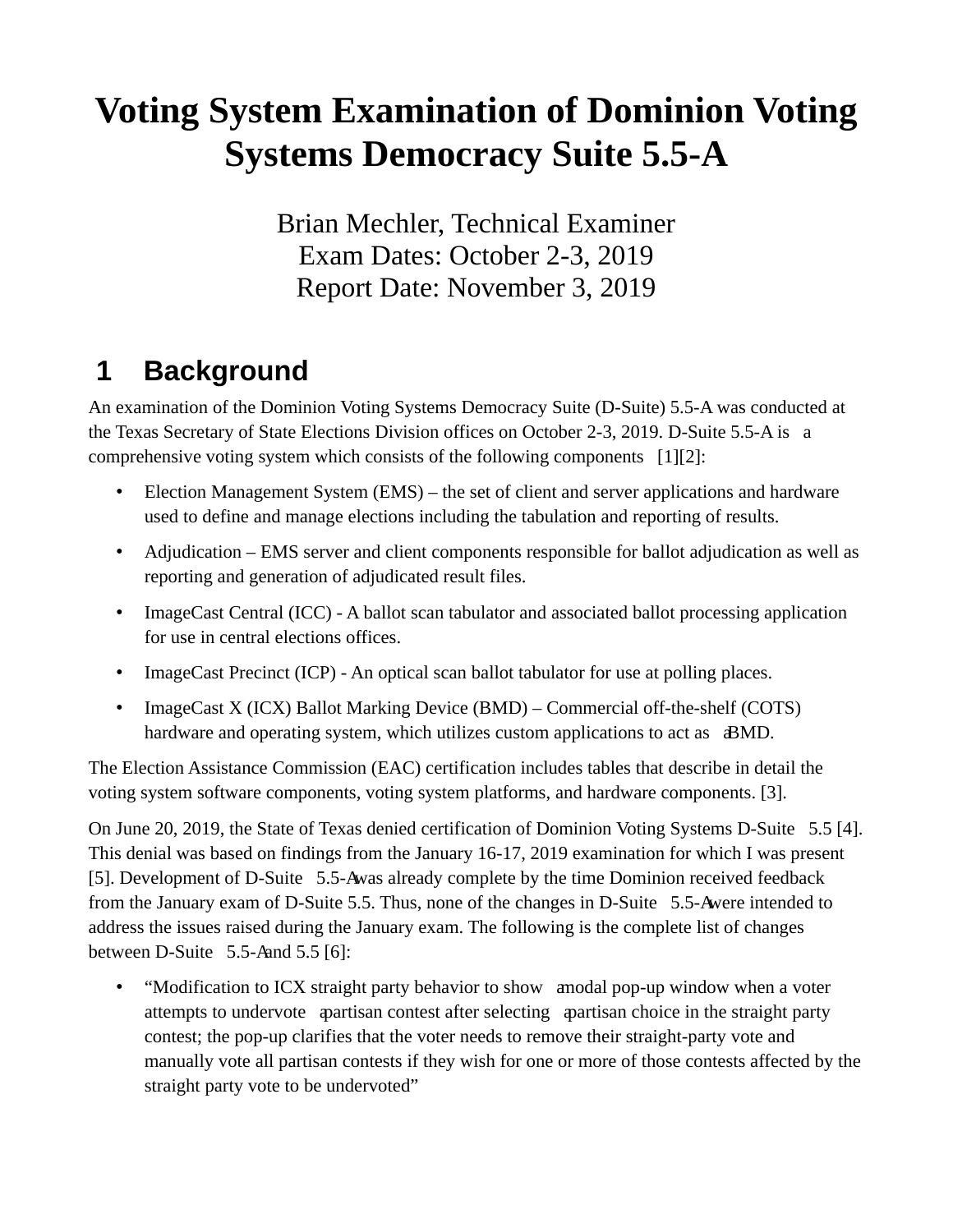- "Updated default ICX localizations to change wording of final voter session wording to reflect that the ballot is being printed rather than cast"
- "Removed the ICX DRE configuration as it was not equired by the State of Pennsylvania"
- "Removed the ICX Classic 15'model for marketing purposes"
- "Used MCF [v5.5.10.19](https://v5.5.10.19) (EMS 5.5 default configuration file for the ICX) as changes to MCF [v5.5.10.20](https://v5.5.10.20) from D-Suite 5.5 were related to VVPAT printer component and not relevant to the 5.5-A system configuration"

In addition to the above changes, D-Suite 5.5-A significantly reduced the number of hardware configurations available compared to D-Suite 5.5.

- The Express EMS hardware configuration is not ffered, only the Standard client-server configuration.
- The ICX Prime BMD is the only available voting machine; all ICX Classic platforms, ICX Prime DRE, and ICX Prime DRE with VVPAT are not within the scope of certification for D-Suite 5.5-A.

The Secretary of State Elections Division obtained the software and firmware (FW) images used in the EAC certification directly from the EAC. Dominion personnel used those same files to perform installation under the supervision of the technical examiners. In [7], Dominion provides instructions for the identification and verification of the components included in D-Suite 5.5-A.

The examination also consisted of an accessibility test, vendor presentations and demos, a mock election, and a free-form session where examiners could ask follow-up questions and use the voting equipment in an unscripted manner.

I was nopresent for the accessibility portion of the exam. ADA compliance will be presented in the legal examiners' reports. A detailed description of the Texas Secretary of State examination, including my observations, concerns, and recommendations, is presented in the sections that follow.

# **2 Election Management System**

The EMS is the set of client and server hardware and associated software used in pre-voting and postvoting activities.

The Standard EMS configuration is the only one available in D-Suite 5.5-A. The Standard configuration consists of a Dell PowerEdge R640 Server and one or more Dell Precision 3431 Workstations [8]. The server uses Microsoft Windows Server 2012 R2 as its OS and the workstations run on Microsoft Windows 10 Professional.

The server is configured with dual 1-TB hard drives in RAID 1 mode and four 1-TB hard drives in RAID 10 mode for data redundancy.

The server, EMS workstations, and ICC workstation communicate over a network switch that is provided by Dominion. The server host operates a DHCP server with a static pool of IP addresses. The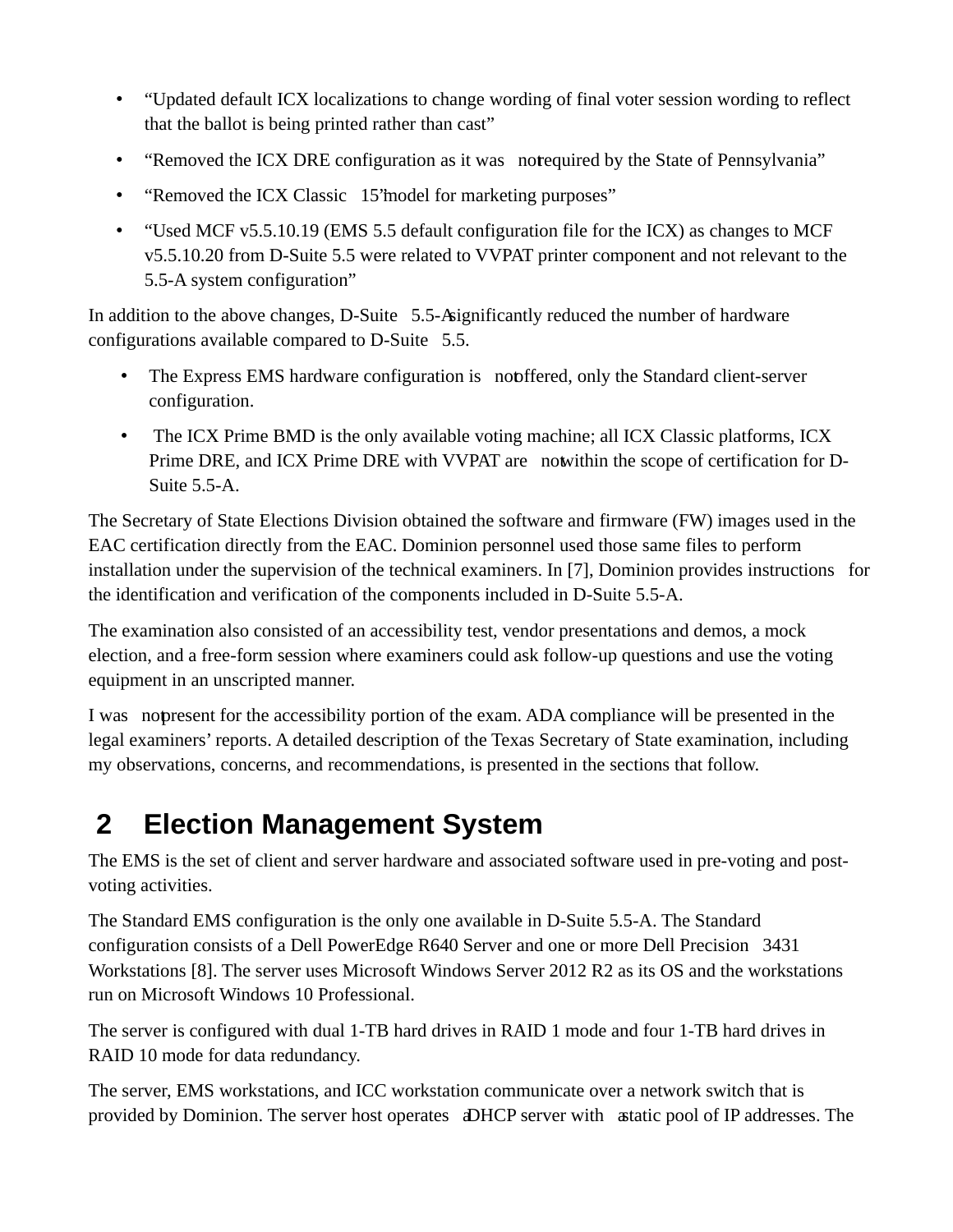EMS system must be operated within its own isolated private network (i.e. not connected to any public or other internal networks). It should connected only to other components of the certified configuration.

The EMS system creates media for the voting and tabulating equipment. CFast cards are used to load election definitions on to the ImageCast Precinct. USB thumb drives are used to load election definitions on to the ICX BMD. The EMS system also creates iButton keys and SmartCards for twofactor authentication.

 software components: Backend applications and services are installed on the server hardware, and end-user applications (and some supporting services) are installed on the client workstations. In [2], Dominion describes the major

- EMS Adjudication "Server and client components responsible for adjudication, including reporting and generation of adjudicated result files from ImageCast Central tabulators."
- • EMS AIMS Data Translator "End-user application that transfers election definitions from Democracy Suite to EMS to AIMS, enabling users to program AutoMARK devices for ImageCast ballots."
- EMS Application Server "Server side application responsible for executing long running processes, such as rendering ballots, generating audio files and election files, etc."
- EMS Audio Studio "End-user helper application used to record audio files for a given election [project. As](https://project.As) such, it is utilized during the pre-voting phase of the election cycle."
- EMS Data Center Manager "System level configuration application used in EMS back-end data center configuration."
- EMS Database Server "Server side RDBMS repository of the election project database which holds all the election project data, including pre-voting and post-voting data."
- EMS Election Data Exchange Station (EDES) "End-user helper application used to program the memory cards and iButton security keys required to properly operate the ImageCast series of counting devices. As such, it is utilized during the pre-voting phase of the election cycle."
- EMS Election Data Translator "End-user application used to export election data from election project and import election data into election project."
- EMS Election Event Designer "Integrates election definition functionality together with ballot styling capabilities and represents a main pre-voting phase end-user application."
- EMS File System Service "Stand-alone service that runson client machines, enabling access to low level operating system API for partitioning CF cards, reading raw partition on ICP CF card, etc."
- EMS NAS Server "Server side file repository of the election project file based artifacts, such as ballots, audio files, reports, log files, election files, etc."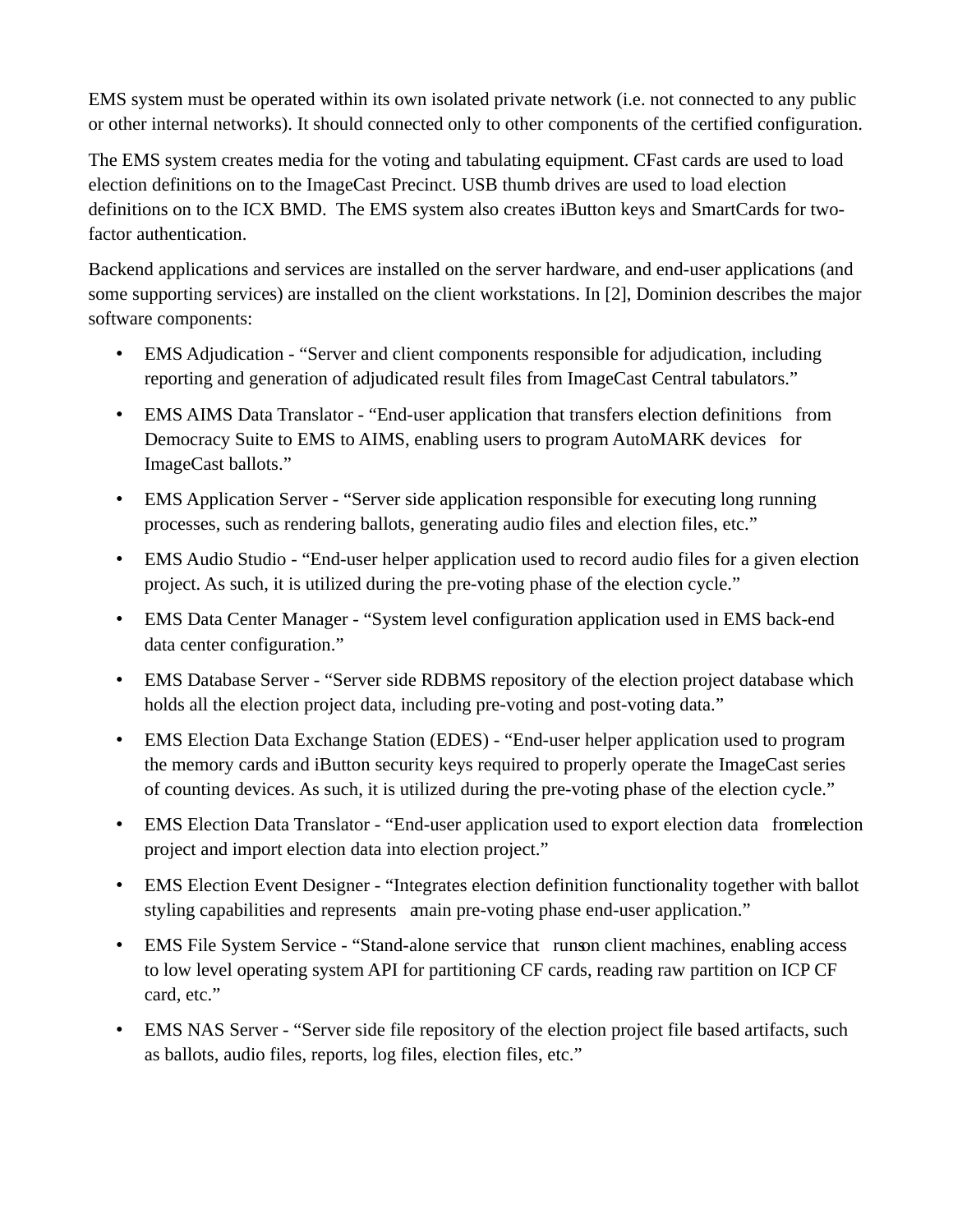- EMS Results Tally and Reporting "Integrates election results acquisition, validation, tabulation, reporting, and publishing capabilities and represents a main post-voting phase enduser application."
- EMS Result Transfer Manager "Stand-alone application used to transfer result files from the remote locations to one or more central locations where the results can be tallied and reported on."
- EMSLogger "a stand-alone application that runs on client or server machines and is used to gather diagnostics for troubleshooting."
- Smart Card Helper service "Installed on a workstation or laptop at the polling place, and provides required data format for programming smart cards for ImageCast devices, or, for jurisdiction's voting registration system in case of integration."
- ImageCast Voter Activation application Installed on a workstation or laptop at the polling place, that allows the poll workers to program smart cards for voters. The smart cards are used to activate voting sessions on ImageCast X."

Version numbers for the D-Suite 5.5-A EMS software components are the same as those included with D-Suite 5.5 [3][9].

# **2.1 Observations**

 process and components which were directly observed or responsible for issues during the exam. The use of most of the EMS software components was not directly observed by examiners during the mock election and free-form portion of the exam. The following subsections will cover the installation

#### **2.1.1 Installation**

Examiners witnessed Dominion personnel install the server and client software components. The installation process is very complex and requires the manual entry of certain paths and host names. Dominion provides a custom installation helper application which allows the user to navigate to and launch installers for individual components. Those components are not necessarily presented in order within the installation helper application. There is a point during the install process where the user must divert from using Dominion's custom installer to install certain  $\frac{1}{3}$  party prerequisites from DVD. Users must take great care to follow the exact installation instructions provided by Dominion. Though hyperlinks are provided in the documentation to help the user navigate from one tep to the next, instructions are nopresented in order within the documentation and, in fact, are spread across multiple documents.

A problem was encountered during the installation of Adjudication Services on the server. The only way to resolve this issue was to wipe the server clean with a fresh installation of the operating system (as well as all of the prerequisites up to that point). According to Dominion personnel, the server hardware should have been rebooted prior to installing Adjudication [services. As](https://services.As) a result of missing that step, the installation of the EMS was delayed by hours.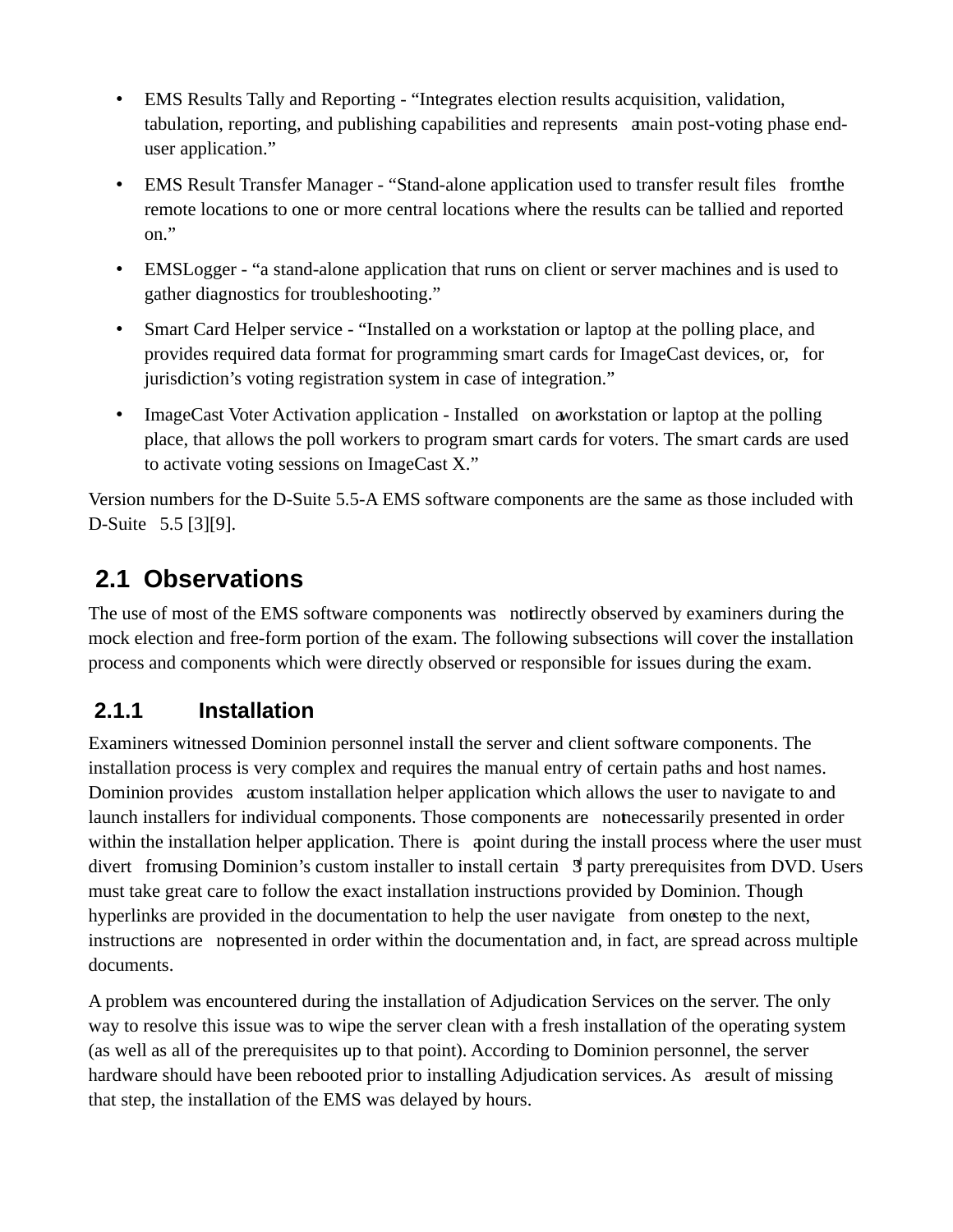#### **2.1.2 Election Event Designer (EED)**

The Secretary of State's office provided Dominion with election data for the mock election portion of the exam. Prior to the exam, Dominion used EED to create paper ballots as well as election definitions for the ICC, ICP, and ICX. The election definition for the ICX includes the touchscreen representation of the ballot.

Aside from the misspelling of one candidate's name, there were no issues with the paper ballot. However, the touchscreen ballot had multiple errors beyond the simple spelling mistake. Party affiliations were notisted next to candidate's names, voting instructions specific to each contest were missing, and ballot proposition language was missing. In addition, the wording of the instruction on the final screen of the ballot instructed the voter to "cast" their ballot instead of printing it. Note that this was one of the very small number of changes that was supposed to have been picked up in this revision of D-Suite.

When asked, Dominion stated that this election definition had been put through an internal logic and accuracy  $(L&A)$  test prior to the exam. Yet none of these issues were caught.

After the mock election portion of the exam, Dominion personnel created anew election definition to show that they could fix all of the errors and misconfigurations, and it appeared that they did.

Similar to the install process, it appears that EED is overly complex and fragile. Many troubling questions come to mind. If Dominion personnel, theoretically the most expert users of this software, can create an election definition with so many glaring errors, how error-prone will the system be for jurisdictions that opto create their own election definitions? What level of service will jurisdictions receive if they outsource the creation of election definitions to Dominion? One would assume that a certification exam sets the benchmark for the quality of service vendors provide to jurisdictions.

#### **2.1.3 Adjudication**

Examiners adjudicated hand marked ballots scanned on the ImageCast Central. The Adjudication user interface displays the scanned ballot image and highlights the machine interpretation of voter intent in green (see Figure 1). These green bars were occasionally offset from where the chosen candidates appeared on the ballot creating a confusing and frustrating user experience (see Figure 2). The highlighting feature can be disabled should users find it to be counterproductive.

In the January exam of D-Suite 5.5, examiners witnessed a crash of Adjudication Services due ostensibly to a misconfigured path. The crash of Adjudication Services required the readjudication of all previously adjudicated ballots. This issue did nobccur during the exam of D-Suite 5.5-A. However, since there were no changes made to the Adjudication software, this issue could arise again.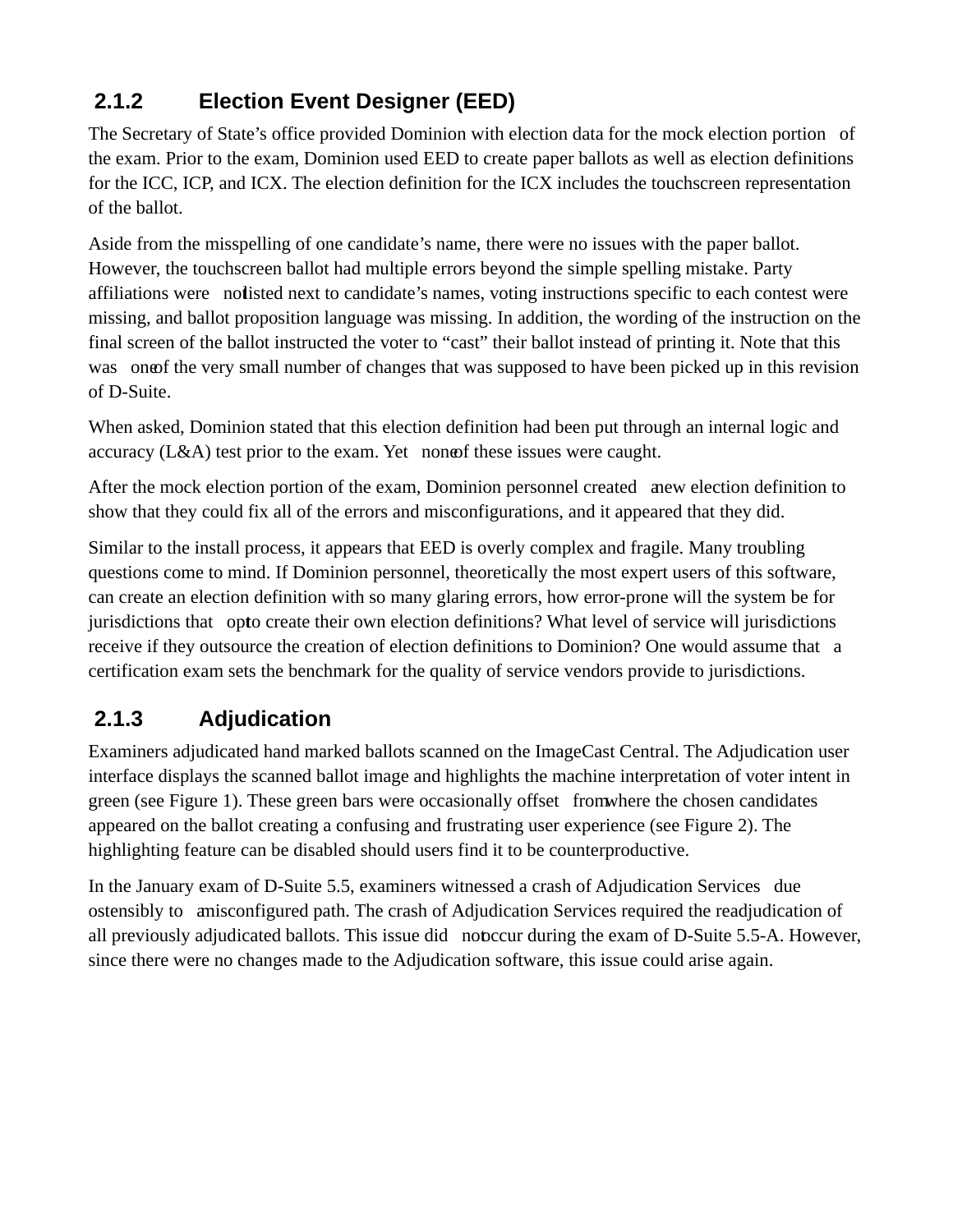

*Figure 1: Properly Aligned Visual Aid*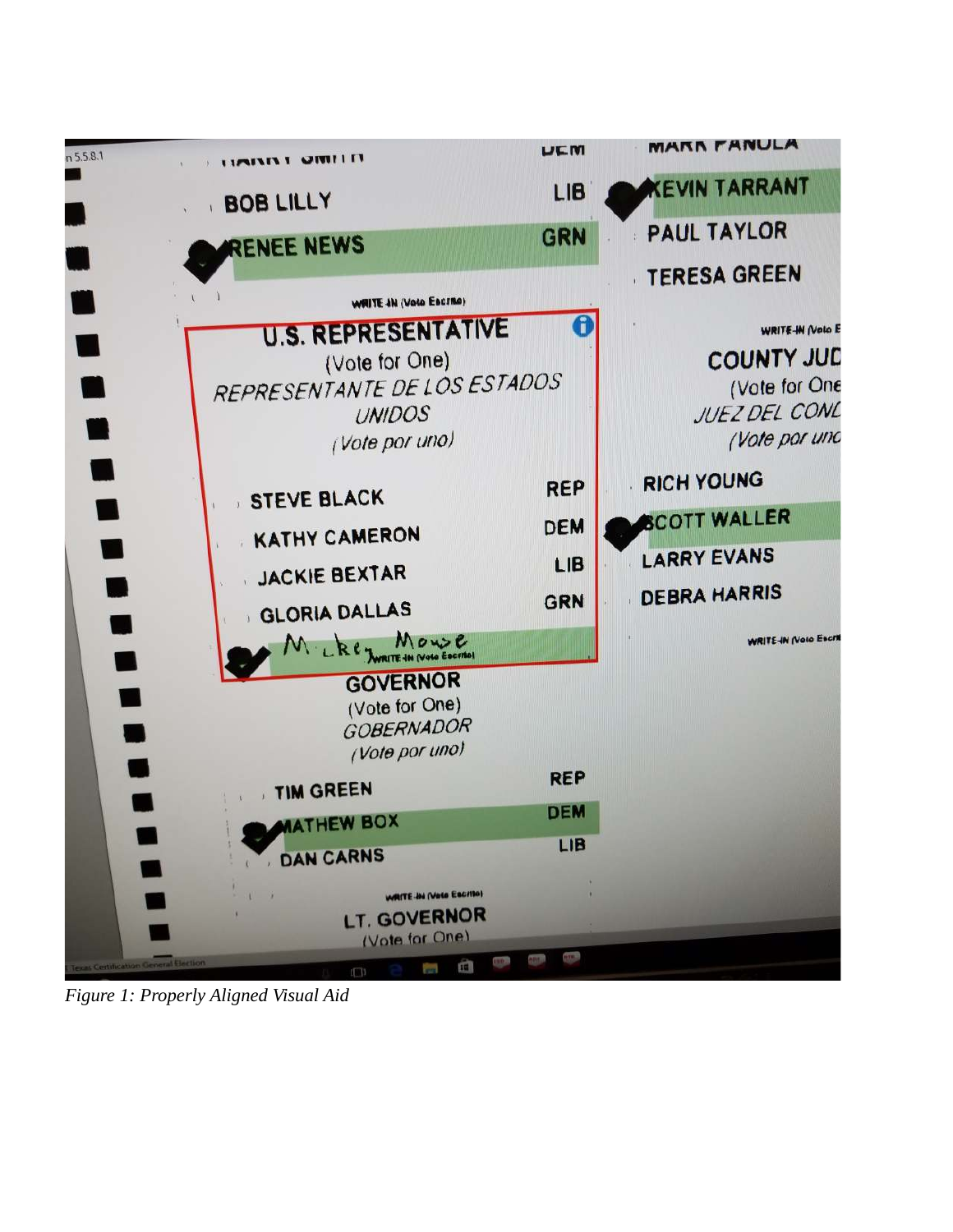

*Figure 2: Misaligned Visual Aid* 

#### **2.1.4 Results Tally and Reporting (RTR)**

RTR was used to tally votes and produce reports from the mock election. No issues were observed. Votes were tallied and reported accurately.

### **3 Scanners**

 scanner. The ICC and ICP can both process hand-marked and machine-marked ballots. D-Suite 5.5-A includes two ballot scanners. The ImageCast Central (ICC) is for use at the jurisdiction's central office and is typically used to scan mail-in ballots. ImageCast Precint (ICP) is a polling place

# **3.1 ImageCast Central**

The ICC utilizes a COTS Canon DR-G1130 scanner connected to a Dell Optiplex 3050 AIO Workstation. The workstation runs Windows 10 (64-bit) Professional edition as its OS. The ICC workstation can be connected over the isolated private network to the EMS server. If connected to the server, the ICC can be configured to save scanned ballot images and cast vote records (CVRs) on both the ICC workstation and the EMS server.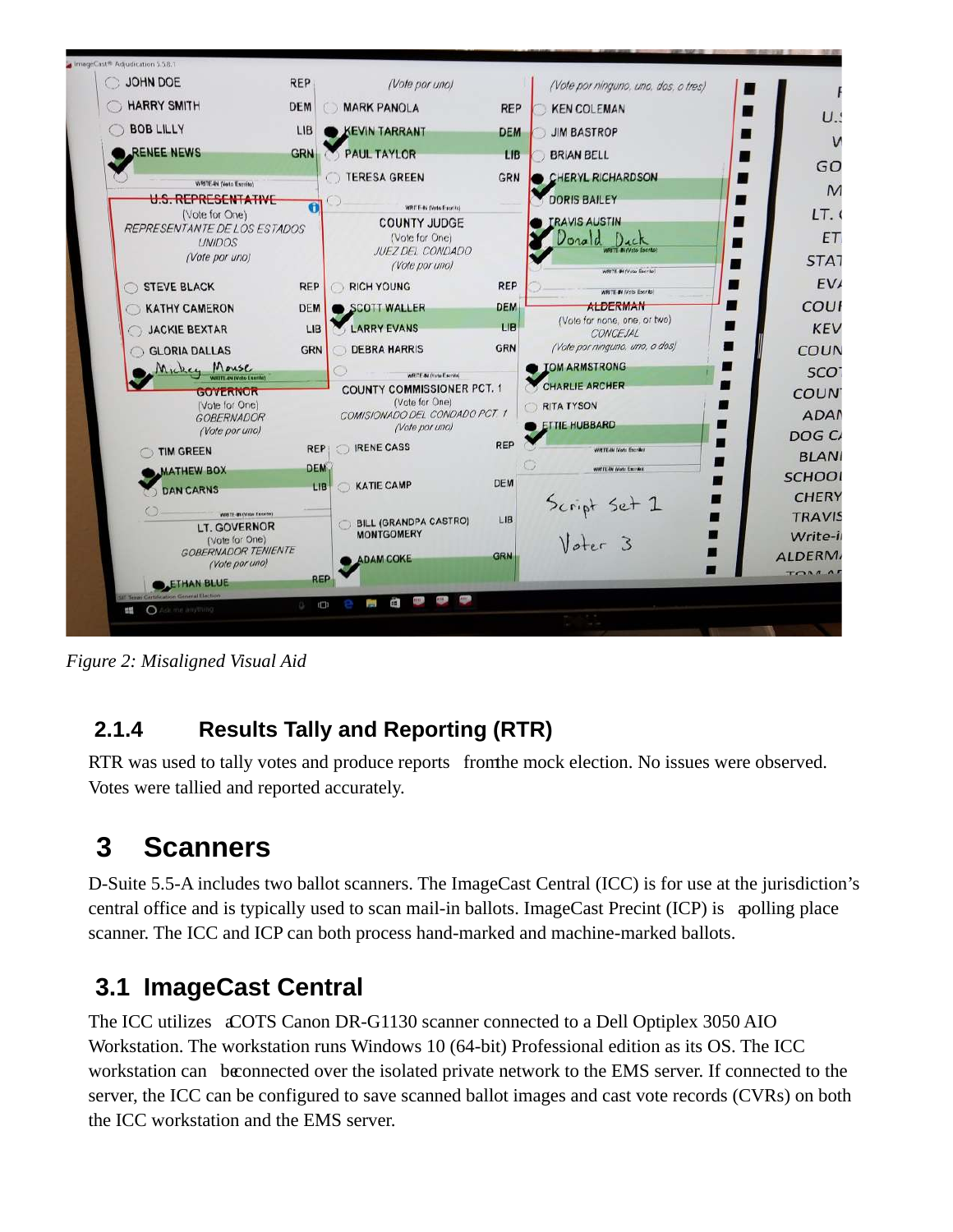The Canon DR-G1130 has deeder capacity of 500 sheets. It can scan one hundred 8.5"x11" pages per minute. Ballot stock in lengths ranging from 11" to 22''can be used.

An iButton security key is required for two-factor authentication, decryption of election files, and encryption of results files.

The ICC can be configured to reject ballots that have issues, such as ambiguous marks and under/over votes.

#### **3.1.1 Observations**

Examiners observed the installation of the ICC workstation software and there were no notable issues with this process.

During the mock election, examiners observed the processing of ballots through the ICC. The ICC properly rejected ballots that did not meet the criteria of the loaded configuration. There is some latency between the scanning of the ballot and the detection of an [issue. As](https://issue.As) a result, a handful of ballots are scanned subsequent to the problem ballot. However, the ICC workstation application correctly informs the user of how many ballots need to be rescanned. The ICC jammed once during the processing. When the ICC encounters apaper jam, the entire batch must be rescanned.

# **3.2 ImageCast Precinct**

The ICP is a custom hardware device with a scanner, integrated thermal printer, and LCD touchscreen. When a voter is finished marking their ballot (either by hand or using the ICX BMD), they insert it into the ICP where it is scanned and deposited into the ballot box. The ICP can read ballots in any orientation. It can be configured to reject ballots that have issues such as ambiguous marks and under/over votes.

Firmware is loaded from a CFast card along with an iButton Administrator key for authentication. Different iButton keys are required for other roles and actions. The iButton Administrator key is provided by Dominion and color-coded so that it is not accidentally confused with keys that are reprogrammed across elections.

Election definitions are loaded via CFast cards and stored in internal memory. CVRs and scanned images are stored on two CFast cards for data redundancy. Redundancy between the two cards is checked after each file write and if the cards ever fall out f sync, the ICP will cease to operate as a tabulator until the issue is resolved.

#### **3.2.1 Observations**

Examiners witnessed the installation of ICP firmware. The installation required the use of an iButton Administrator key. The PIN associated with the iButton Administrator key is only 1-digit long and cannot be changed. Dominion should at the very least make the PIN more complex and preferably issue keys protected by unique PINs.

The FW installer provides an option to install older versions of the ICP FW. According to Dominion, this feature exists to support the recount of an election conducted under an older version. The problem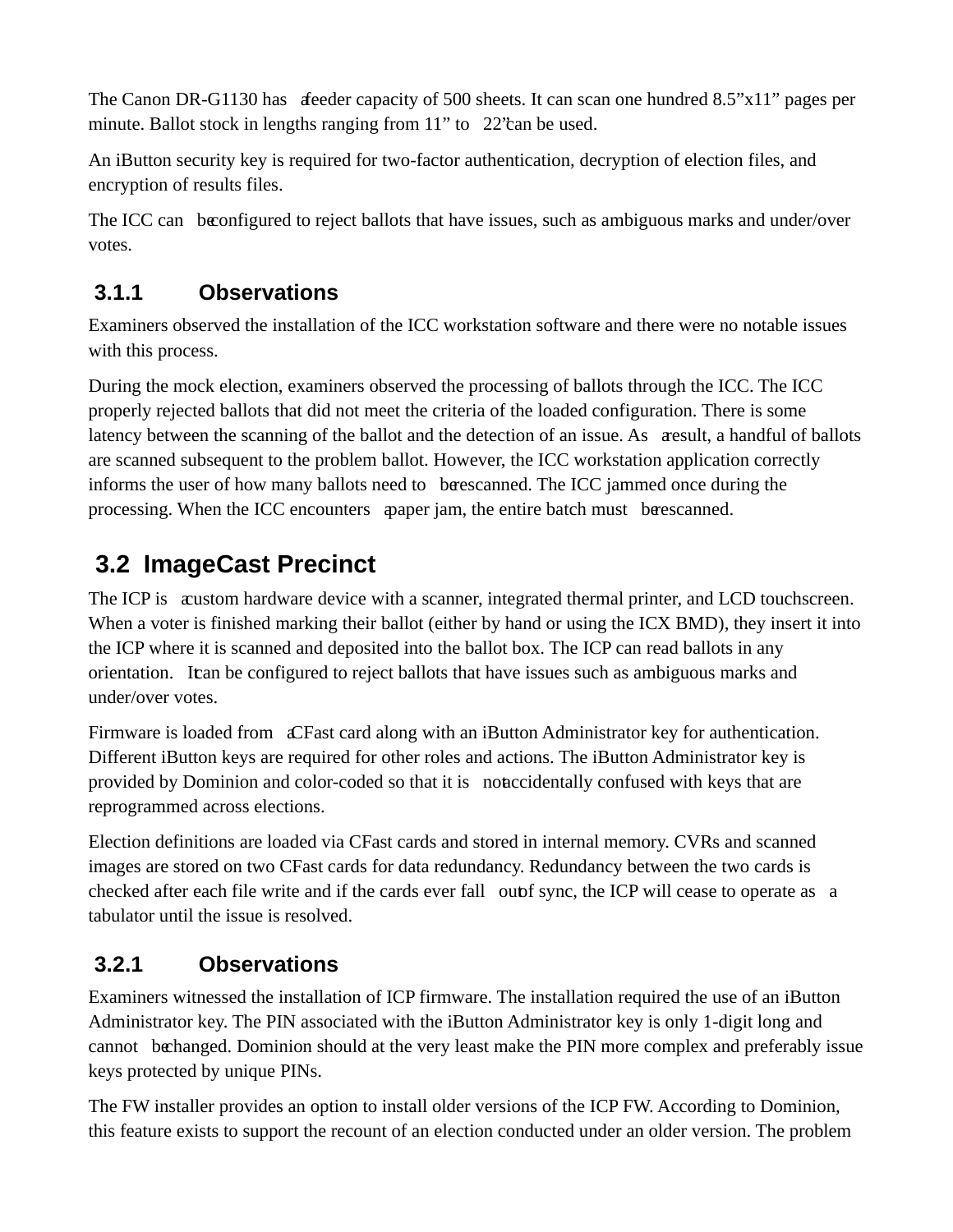from Dominion. with this feature is that jurisdictions would have the ability to install FW that has noteceived certification in Texas. This is an unnecessary convenience that risks the use of a non-certified system in an election. If jurisdictions have purchased older, certified versions of D-Suite, they should already have the FW install files for that particular version. Alternately, they should be able to obtain those files

During the free-form session of the exam, one of the examiners scanned a paper ballot with an ambiguous ballot mark. The ICP properly rejected the ballot, buthe error messaged flashed so quickly across the LCD screen that examiners could not easily determine the reason for rejection. When *ballot* is rejected, the error message should persist on the LCD screen so the voter and/or poll worker can determine what went wrong and resolve the issue.

Two different ballot box configurations were demonstrated. Both configurations provided adequate ballot security.

Two identical ICP scanners were in use during this exam. Though D-Suite 5.5-A uses the same ICP FW and HW as D-suite 5.5, examiners did not encounter issues with paper jams and poor quality images this time around. Dominion's best guess for the poor performance during the D-Suite 5.5 exam was that the ICP unit used was defective or damaged during shipping.

### **4 ImageCast-X Ballot Marking Device**

The ICX BMD consists of custom software running on COTS hardware (Avalue HID-21V-BTX). The Avalue tablet runs the Android 5.1 OS. The tablet is connected to a HP M402dne COTS printer and optionally an audio-tactile controller and LED indicator light.

SmartCards authenticate one of three roles; Technician, Poll Worker, and Voter. Two-factor authentication is role-based and accomplished via ACOS-6-64 SmartCards. The

Technician cards. A Technician card does nogrant access to election day related functions. Technician cards are used when loading the ICX applications on the tablet and when loading the election definition files. Election definition files are stored on USB thumb drives; the election definition files are notransferred to the tablet's internal memory. EED is capable of programming

Poll Worker cards are programmed by EED. They give poll workers the ability to open/close polls, extract audit logs, perform diagnostics tests, and manually activate voting sessions for voters. Election definitions are encrypted when first loaded. Poll Worker cards hold the decryption key which decrypts the election definition upon their first use. Every time a Poll Worker card is used, it verifies the digital signature of the loaded election definition.

 The Voter card is typically programmed at the polling place by poll workers using an ImageCast Voter Activation workstation (a piece of hardware that is outside the scope of this certification exam). The Voter card is provided to voters so they can activate their own voting sessions. The Voter card only activates the ballot specific to the voter's precint. After it has been used to print aballot, the Voter card cannot be used again until it has been reprogrammed by a poll worker.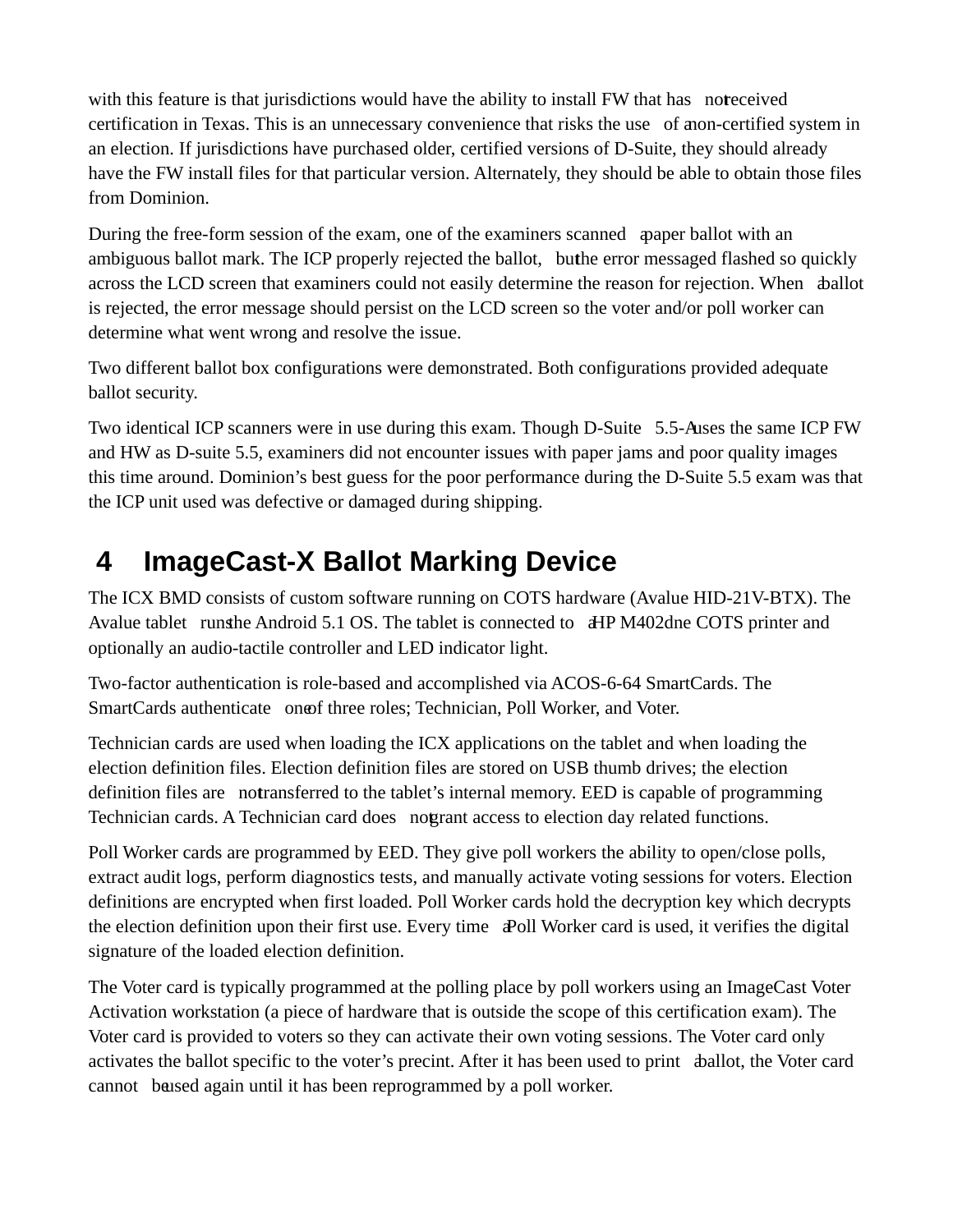# **4.1 Observations**

 Installation of the ICX application by Dominion personnel was witnessed by the examiners. A Technician card is required to install the ICX application. A Technician card is not equired to install receive greater focus in Dominion's internal training. other applications. The technician must manually put the ICX tablet in kiosk mode after installing the ICX application. If one has access to ICX data ports, kiosk mode the only thing preventing someone from installing non-certified software. Only a user with Technician card credentials can take the ICX out of kiosk mode. In this exam, and in the January D-Suite 5.5 exam, Dominion personnel failed to place voting machines in kiosk mode after installing the ICX application. This critical step needs to

Examiners used the ICX BMD to mark ballots during the mock election. The touchscreen user interface is intuitive and easy to navigate. Any difficulty experienced marking aballot was due to the misconfigured election definition (detail provided in Section 2.1.2).

In my report of the D-Suite 5.5 exam, I found that hasp seals insufficiently secured the doors protecting data and network ports. During the 5.5-A exam, Dominion recommend the use of tamper-evident adhesive seals to secure the doors. This is a very good recommendation. In fact, the same recommendation can be found in the ICX System Operation Procedures manual [12]. However, the ICX User Guide [13] is vague on whether adhesive seals should be used in addition to hasp seals. With regard to securing the doors, the Democracy Suite System Security Specification [14] simply refers the reader to the COTS manual [15]. The Avalue HID-21V-BTX manual only recommends hasp seals to secure the doors. Dominion needs to provide consistent guidance across all of their documentation regarding physical security of ICX devices.

 A new hardware peripheral in the form of a COTS LED indicator light was demonstrated. The LED indicator provides voting system status to poll workers without violating the privacy of voters. In theory this would be avelcome feature. Unfortunately, this new peripheral exposed as ecured USB port. The LED light is controlled by a detachable USB-C cable (see Figure 3). In [16], Dominion recommended two mitigation options (I recommend the latter):

- "Seal the connection between the LED light and the USB cable"
- "Remove the LED light from the Texas configuration altogether"

One issue with relying heavily on COTS equipment in the polling place is that often the end-use is not envisioned by the original COTS product designers. The Avalue tablet is a good example of this disconnect. Door 3 of the device secures DC in/out ports, the power button, and a USB port. Due to the presence of the USB port, this door must be sealed at all times during an election. During early voting, poll workers will have to break and replace this seal at the beginning of each day to power on the device.

It was discovered during an informal test that if a USB peripheral were added while the Avalue device was powered off, users of ICX (even those with Poll Worker card access) would not be made aware of the configuration change. The "Hardware Details" diagnostic provided by the Poll Worker menu only checks the status of defined peripherals (i.e. the printer, LED, and audio-tactile interface). Audit logs can be viewed on-screen, but those logs do not contain the level of detail necessary to discover the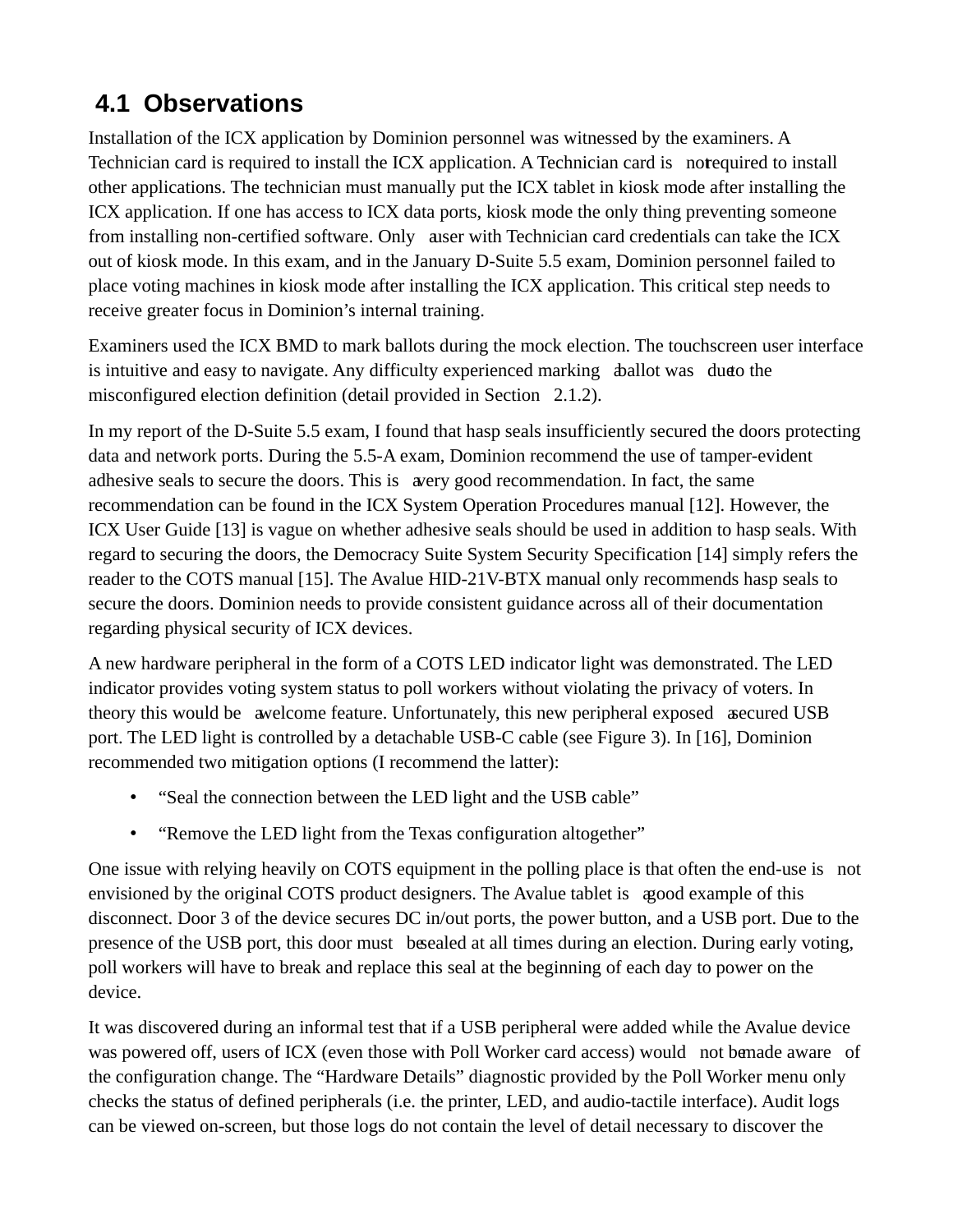presence of a non-certified device. Only the system logs capture enough detail to detect the addition of non-certified USB devices. The system logs are notypically exported and examined each day during early voting.

In the 5.5-A configuration, the ICX can only be operated in BMD mode; thus it does not reate or store CVRs. It's unlikely someone could significantly alter the outcome of an election via this vulnerability (assuming voters carefully review their marked ballots). However, voter confidence in elections systems is acritical component of democracy. Evidence of tampering on even one system undermines this confidence. After this discovery, Dominion recommended the use of a serialized port lock or a nonresidue tape seal to secure the USB port behind Door 3 [16].

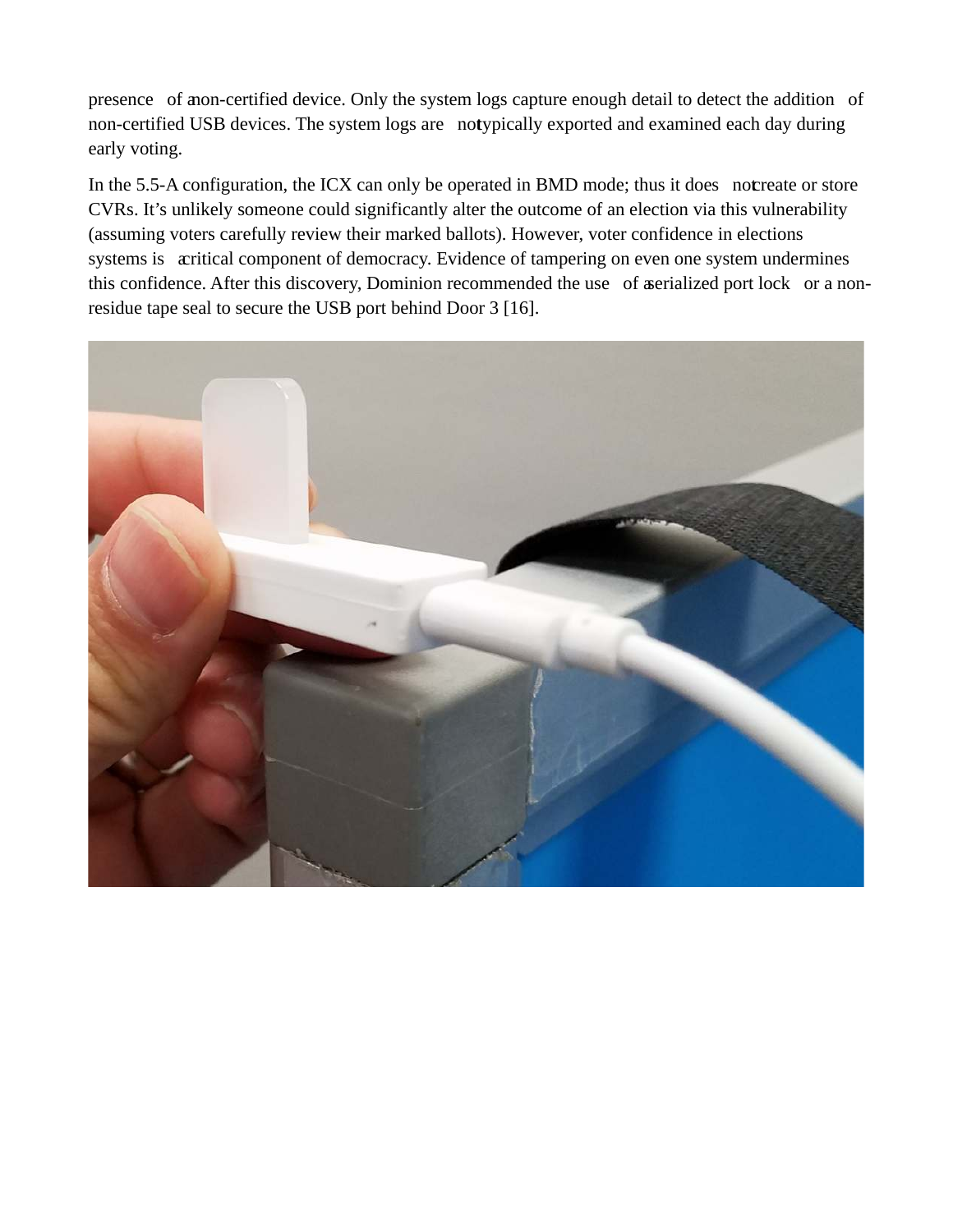### **ImageCast Voter Activation (ICVA)**

ICVA is an application that runs on daptop or workstation located at the polling place. It is used to program Voter SmartCards that can activate voting sessions on ICX devices.

# **5.1 Observations**

The ICVA software and hardware are not within the scope of this certification exam. My observations of this component will have no bearing on my recommendations regarding D-Suite 5.5-A. Nevertheless, examiners witnessed the installation and use of this application. No issues were observed. In general, voter activation stations such as ICVA can allow for a more streamlined polling place and reduce the burden on poll workers.

## **6 Conclusions**

Multiple major issues are present in D-Suite 5.5-A (enumerated below):

- 1. Complexity and fragility of the EMS installation process
- 2. Complexity and fragility of the Election Event Designer revealed by multiple errors in the Dominion generated election definition file for the ICX BMD
- 3. Inability to gracefully recover from a crash of Adjudication Services (no crashes were witnessed in this exam, but this EMS software component is identical to the one in D-Suite  $5.5$ )
- 4. Easily cracked PIN onTechnician iButton key
- 5. ICP installer allows installation of non-certified firmware
- 6. ICP's unclear and buggy behavior in response to an ambiguous mark on a hand-marked ballot
- 7. ICX LED indicator exposes an otherwise secured data port
- 8. Unclear and insufficient guidance in technical data package regarding physical security of ICX

 In aggregate, Issues 1-3 and prevent D-Suite 5.5-A from meeting Texas Voting System General Requirement 122.001(a)(2): "Must besuitable for the purpose for which it is intended."

In aggregate, Issues 1-3 and Issue 5 prevent D-Suite 5.5-A from meeting Texas Voting System General Requirement 122.001(a)(3): "Operates safely, efficiently, and accurately and complies with the voting system standards adopted by the EAC."

If operated properly, D-Suite 5.5-A could be a system that operates safely, efficiently, and accurately. However, we have not yet witnessed that even Dominion's own subject matter experts can operate the system [properly. To](https://properly.To) beclear, the above statement is not an indictment of Dominion personnel. I found the representatives at the exam to be courteous, professional, knowledgeable, and eager to answer examiners' questions and resolve issues. It is the EMS system itself that is difficult to work within.

Issues 4, 7, and 8 prevent D-Suite 5.5-A from meeting Texas Voting Systems General Requirement 122.001(a)(4): "Is safe from fraudulent or unauthorized manipulation."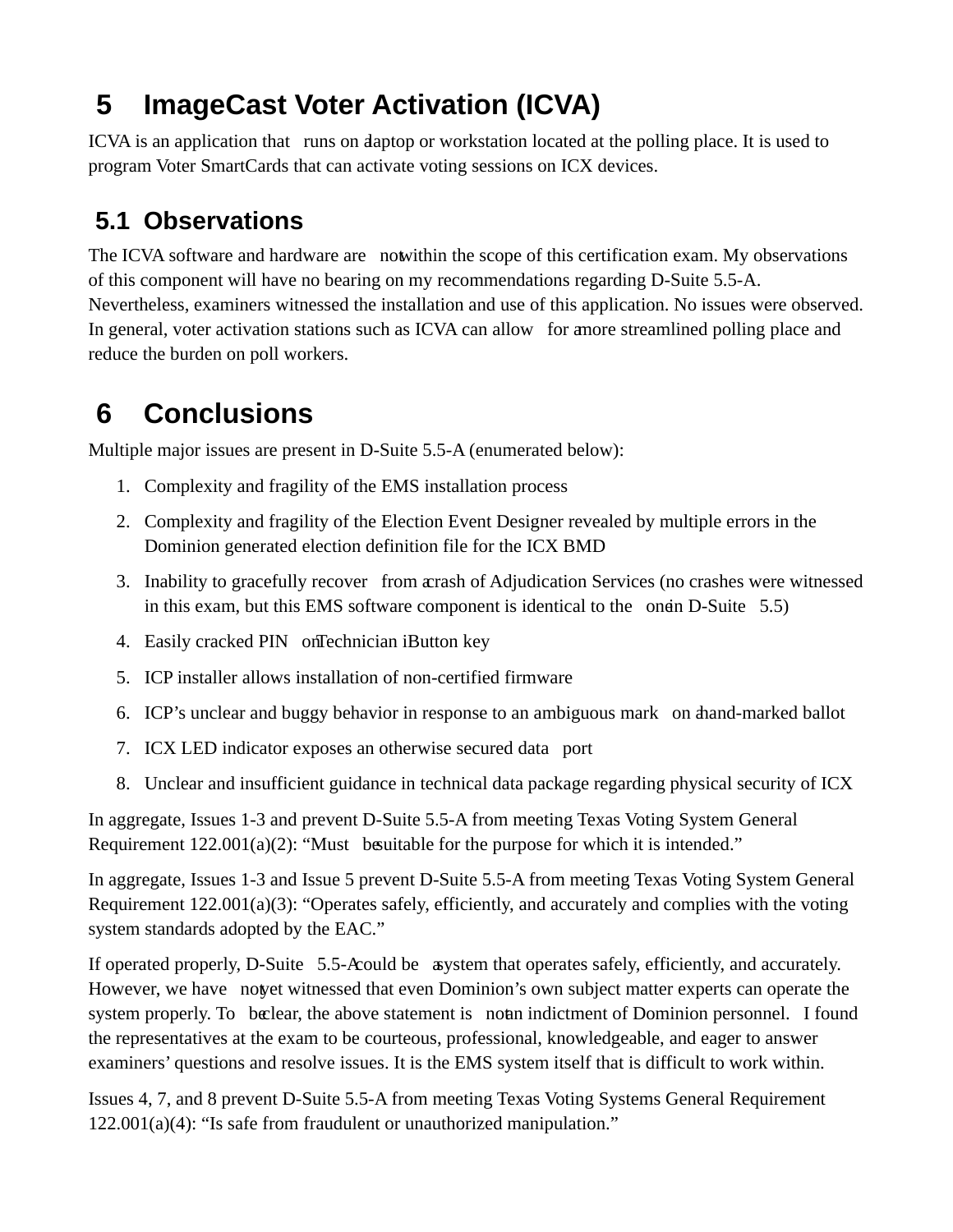Many of these issues could be resolved by placing conditions on the certification of D-Suite 5.5-A.

- Require that Dominion deliver EMS to customers on pre-imaged drives (resolves Issue 1)
- Require that Administrator iButton key be protected by sufficiently complex PIN (resolves Issue 4)
- Remove non-certified firmware versions from ICP installer (resolves Issue 5)
- Remove the ICX LED peripheral from the Texas certification (resolves Issue 7)
- Update documentation to provide clear and consistent guidance regarding physical security best practices (resolves Issue 8)

Ultimately, this set of conditions is too large to be considered de minimis. I recommend against certification of Dominion Voting Systems Democracy Suite 5.5-A.